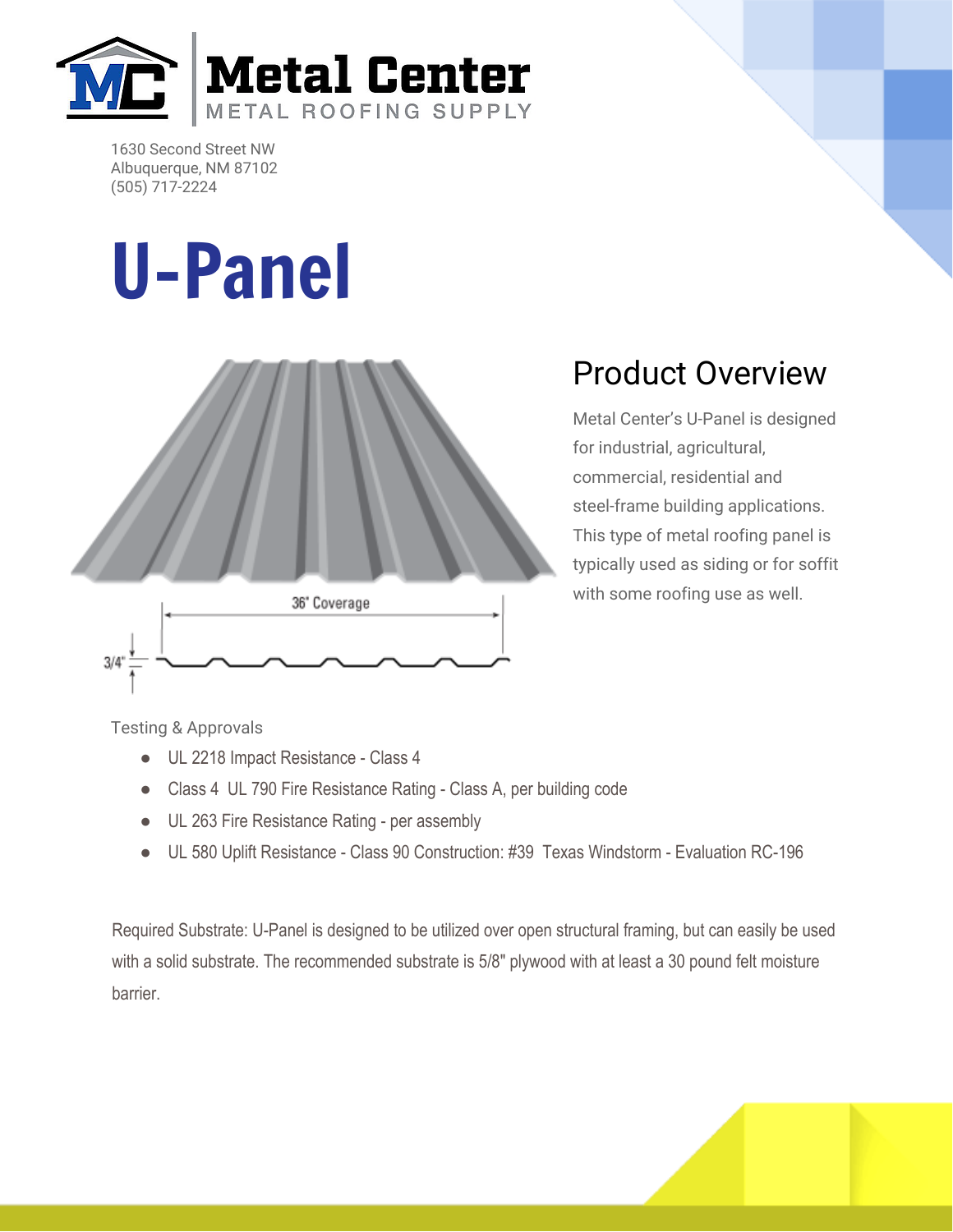- Minimum Slope: The minimum recommended slope for U-Panel is 3:12. Metal Center strongly recommends the use of sealant tape for all sidelaps when used for roofing.
- Coverage
	- $\circ$  Each panel's effective coverage is 3' (36 inches).
- Lengths
	- $\circ$  The minimum length for U-Panel is 3' 2", with a maximum recommended length of 35'.
- Availability
	- U-Panel is a special order product with an approximate arrival time of 1-week.
- Application
	- U-Panel is used largely in commercial, industrial, residential, and agricultural settings.
- **Fastening System** 
	- Exposed Fastened.
- **Materials** 
	- Steel Grade 80 per ATSM A-792 or ATSM A-792-AZ55
	- Steel Grade 50 per ATSM A-792 in 24 Gauge
- **Finish** 
	- Acrylic Coated Galvalume® (ACG) / ASTM A-792 AZ55
	- Prepainted Galvalume / ASTM A-792 AZ50
	- Silicone-Modified Polyester (SMP)
	- \*\*Fluorocarbon (PVDF)
		- \* Differential appearance of Acrylic Coated Galvalume roofing materials is not a cause for rejection.

\*\* Meets both Kynar 500 and Hylar 5000 specifications.